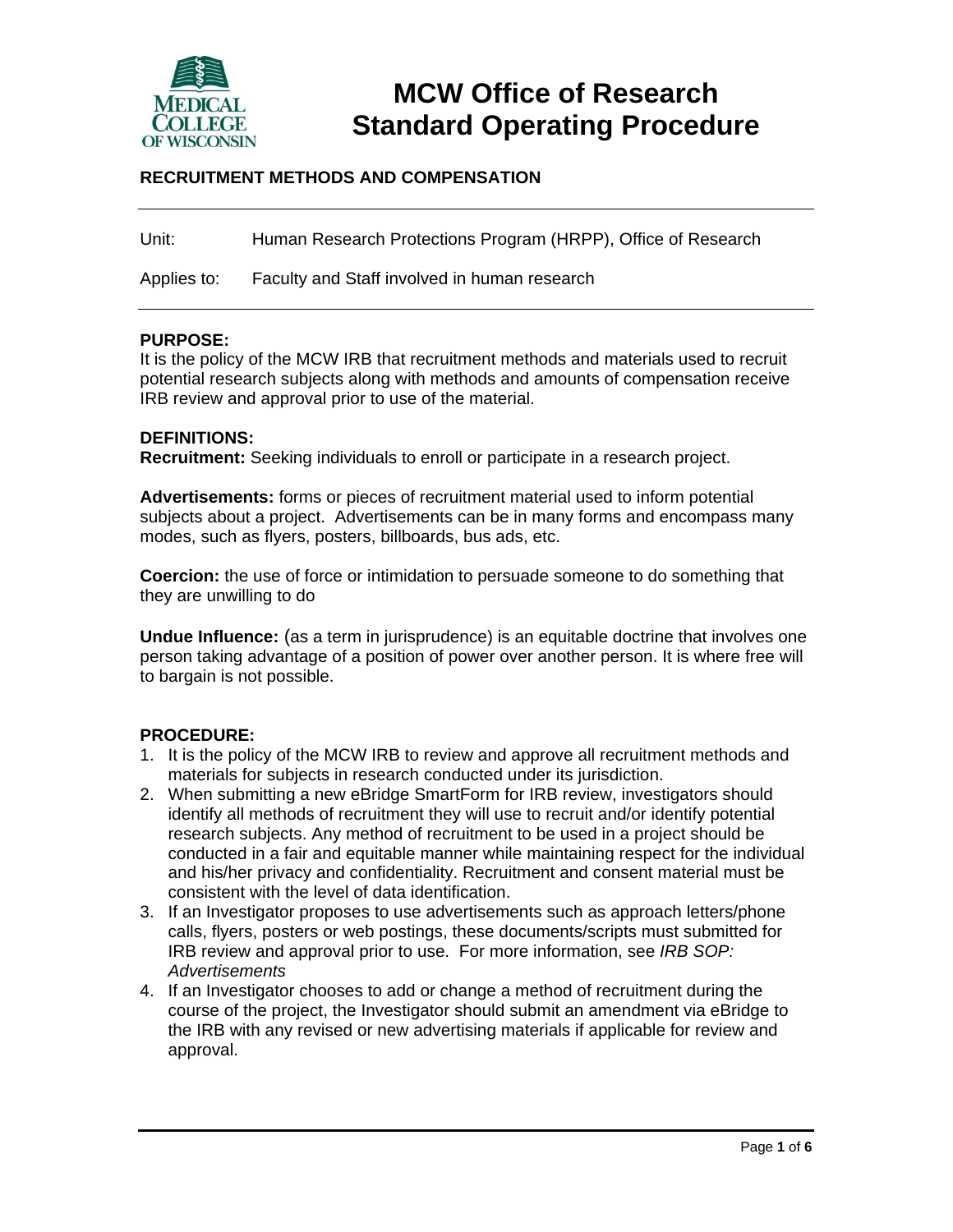# **1. Recruitment Methods**

#### **Record Reviews**

- a. Potential subjects may be identified by Investigators using medical records, clinical databases or research databases. This process is often identified as "a record review" and requires IRB approval prior to review of records.
- b. Investigators should identify the following for the IRB within the eBridge submission:
	- i. Are the potential subjects under their care?
	- ii. Who will review the records?
	- iii. What identifying information will be collected to assist with the recruitment process?
- c. The IRB can approve research in which the investigator will obtain information or biospecimens for the purpose of screening, recruiting, or determining the eligibility of prospective subjects without first obtaining informed consent if either of the following conditions are met:
	- i. The information will be obtained through oral or written communication with the prospective subject, OR
	- ii. By accessing records or stored biospecimens
- d. MCW and FH are considered covered entities and must abide by the federal regulations regarding Health Insurance Portability and Accountability Act (HIPAA). The steps in accessing potential subject records vary if the potential subject is the Investigator's patient or not. For more information, see *IRB SOP: Privacy and Confidentiality.* 
	- i. Investigators and project teams should indicate in their eBridge submission (section 16) if they wish to screen or recruit subjects from review of medical records.

#### **Inpatient Recruitment:**

Investigators who wish to approach and recruit inpatient subjects into their projects must obtain the permission from the attending physician. This permission must be documented in the regulatory file. Investigators must indicate this in the eBridge SmartForm.

#### **Approach Letters or Phone calls:**

- 1. Approach letters/calls are seen as a first step of the informed consent process and the subject selection process and should contain the information as outlined in *IRB SOP: Advertisements.*
- 2. In order to avoid an invasion of privacy, it may be necessary for an investigator to enlist the cooperation of other professionals and organizations as intermediaries in contacting a potential subject and obtaining consent to release his or her contact information to the investigator. This is appropriate when an investigator has not had prior contact with prospective research subjects and has not obtained their names from a publicly available source.
- 3. Approach letters should be printed on either departmental or project based letterhead and signed by the PI.
- 4. When obtaining names through a public list (e.g. telephone book), the Investigator should include the name of the source in the initial communication/contact (letter or phone call).

#### **Doctor to Doctor Letters or Dear Doctor Letters:**

Letters providing basic information to physicians affiliated with outside clinics or institutions regarding an Investigator's project do not require IRB approval. The use of these letters should be included in the recruitment procedures to be used for the project and uploaded as reference materials for the IRB.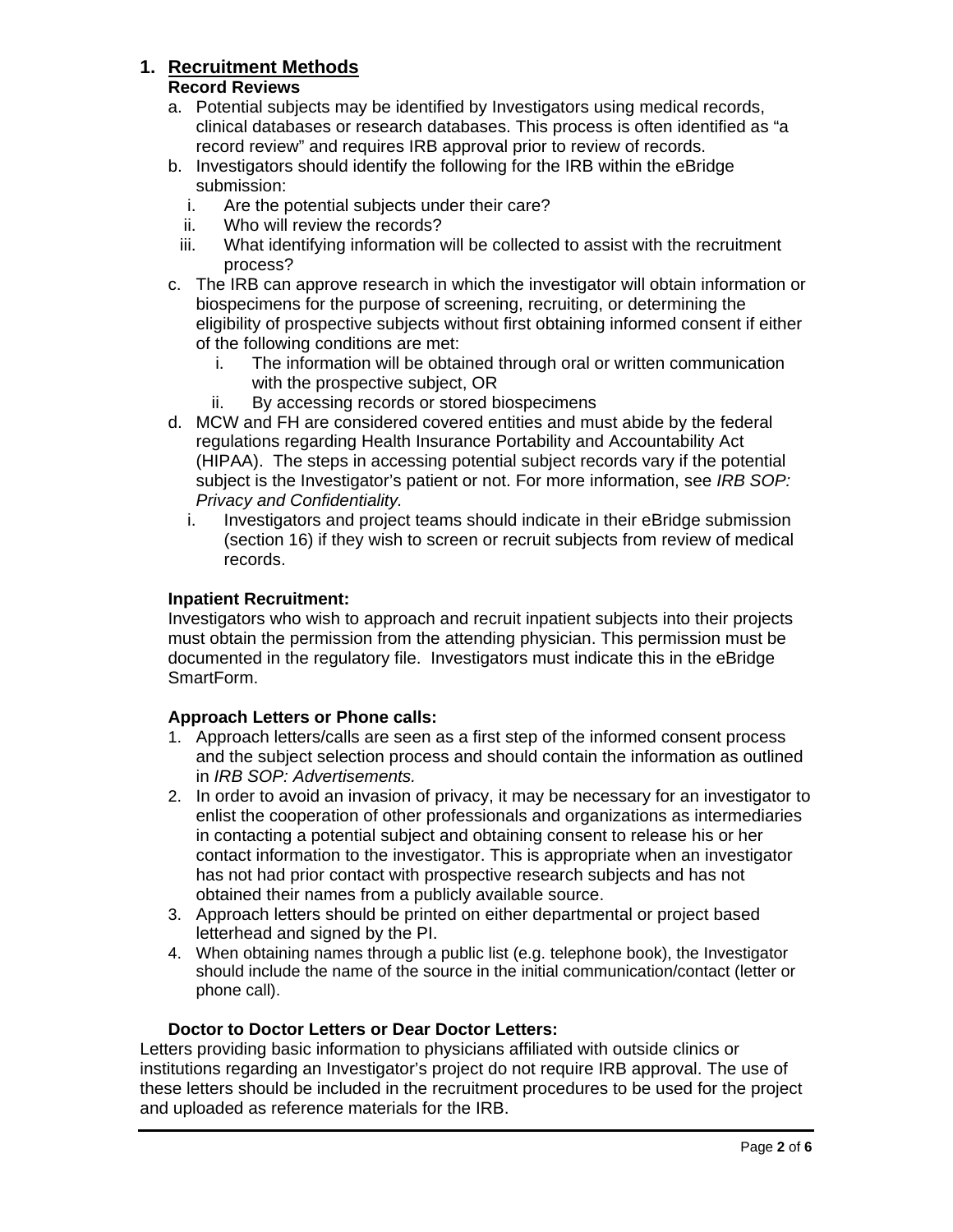#### **Advertisements/Flyers/Posters/Radio**

- 1. Federal regulations require IRBs to review the information contained in advertisements to determine that the procedures for recruiting subjects are not unduly influential or coercive and do not promise a certainty of cure beyond what is outlined in the consent and the protocol. See *IRB SOP: Advertisements* for specific language which may or may not be allowed in advertisement materials.
- 2. Advertisements used to recruit subjects include, but are not limited to:
	- a. Newspaper
	- b. Radio
	- c. Televisions
	- d. Bulletin boards
	- e. Posters
	- f. Flyers that are intended for potential subjects

3. IRB review is necessary to ensure that the information is not misleading to subjects, especially when the project may involve subjects considered vulnerable.

#### **Internet Recruitment (e.g. web postings, websites, social networking sites or online environments)**

- 1. If an Investigator chooses to use the internet for recruitment, IRB review and approval of the method and content is required. Investigators must describe in their eBridge SmartForm where and what listing is being used. In addition, the Investigator must assure that the information shared for recruitment is in accordance with their signed clinical trial agreement or grant. Refer to *IRB SOP: Advertisements* for a description of what information may be included with internet recruitment.
	- a. If the proposed recruitment website or posting includes risks and/or potential benefits or compensation information, the material must be reviewed and receive IRB approval prior to posting.
	- b. If the proposed recruitment website will collect any personal identifiable information from potential subjects, this must be reviewed and approved by the IRB prior to posting, along with a description of how the information will be collected, and protected from breaches of privacy.
- 2. Federal guidance regarding website recruitment states that if a project's recruitment material (e.g. website or web posting) contains only basic descriptive information, IRB approval is not required. MCW IRB considers the following posting services not to require prospective IRB approval (although the use of websites for recruitment should be included in the recruitment procedures to be used for the project):
	- a. the National Cancer Institute's cancer clinical trial listing (PDQ),
	- b. the government-sponsored AIDS Clinical Trials Information Service (ACTIS), and
	- c. Clinicaltrials.gov, and
	- d. Froedtert Hospital website, specifically Clinical Trials on the MCW/Froedtert Campus

#### **Recruitment of Vulnerable Populations**

Projects which will include or target vulnerable populations must include the appropriate safeguards to ensure the rights; welfare and safety of these subjects are protected. For more information about these safeguards and vulnerable populations refer to the following procedures:

*IRB SOP: Research Involving Pregnant Women and Fetuses;*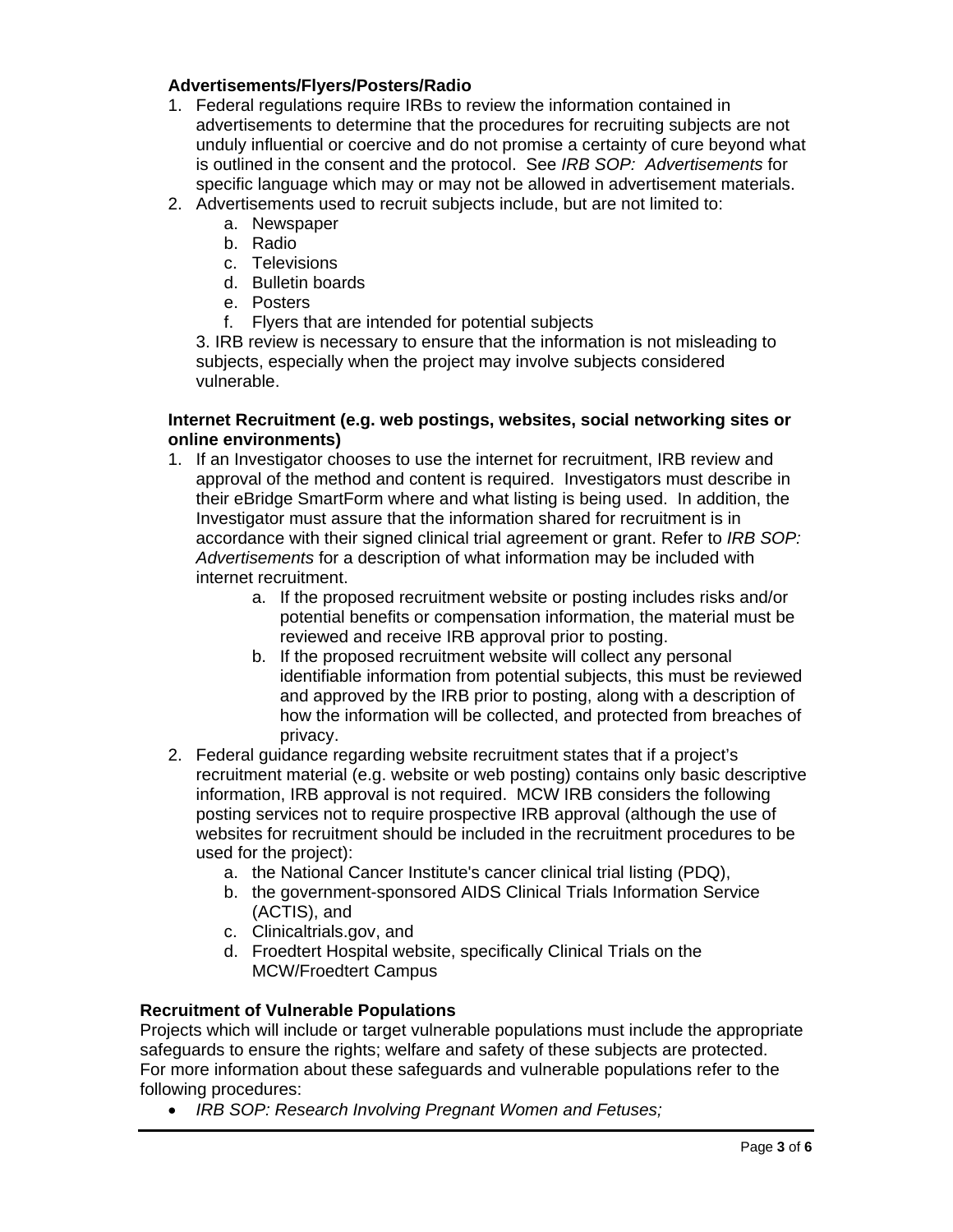- *IRB SOP: Research Involving Children;*
- *IRB SOP: Research Involving Prisoners;*
- *IRB SOP: Research with Subjects Likely to Manifest or Develop Decreased Decisional Ability*
- *MCW Corporate Policy: Participation as Research Subjects (RS.HS.030)*

## **Other Federal Agency Requirements:**

Several Federal Agencies have additional requirements to ensure the protection of human subjects for projects being funded or conducted under their oversight.

For projects receiving funding from the Department of Defense (DoD) or a component of the DoD, the following elements must be addressed in the eBridge SmartForm:

- 1. When research involves U.S. military personnel additional protections for military research subjects to minimize undue influence include:
- 2. Officers are not permitted to influence the decision of their subordinates.
- 3. Officers and senior non-commissioned officers may not be present at the time of recruitment.
- 4. Officers and senior non-commissioned officers have a separate opportunity to participate.
- 5. When recruitment involves a percentage of a unit, an independent ombudsman is present.
- 6. When research involves U.S. military personnel, limitations on dual compensation:
- 7. Prohibit an individual from receiving pay of compensation for research during duty hours.
- 8. US military personnel may be compensated for research if the subject is involved in the research when not on duty.

For projects who are subject to the Department of Justice regulations and guidance:

- 1. For research conducted within the Bureau of Prisons:
	- a. The selection of subjects within any one organization must be equitable.
	- b. Incentives may not be offered to help persuade inmate subjects to participate. However, soft drinks and snacks to be consumed at the test setting may be offered.
	- c. Reasonable accommodations such as nominal monetary recompense for time and effort may be offered to non-confined research subjects who are both:
		- i. No longer in Bureau of Prisons custody.
		- ii. Participating in authorized research being conducted by Bureau employees or contractors

# **2. Compensation:**

#### **For Subjects:**

- a. Investigators may choose to provide compensation to subjects for the time, effort or inconvenience associated with participating in their project. Compensation is not a requirement for a project and should be evaluated by both the Investigator and IRB to determine if appropriate for each specific project and subject population. The following compensation methods may be permitted and compensation should be distributed in accordance with *MCW Corporate Policy: Honoraria and Stipends Paid to Research Subjects (BF.AP.020):*
	- i. Monetary compensation. This includes check, cash, gift certificates, and prepaid debit cards.
	- ii. Parking reimbursement
	- iii. Meal coupons
	- iv. Items such as bags, blankets, pens, coolers, calendars, magnets, etc.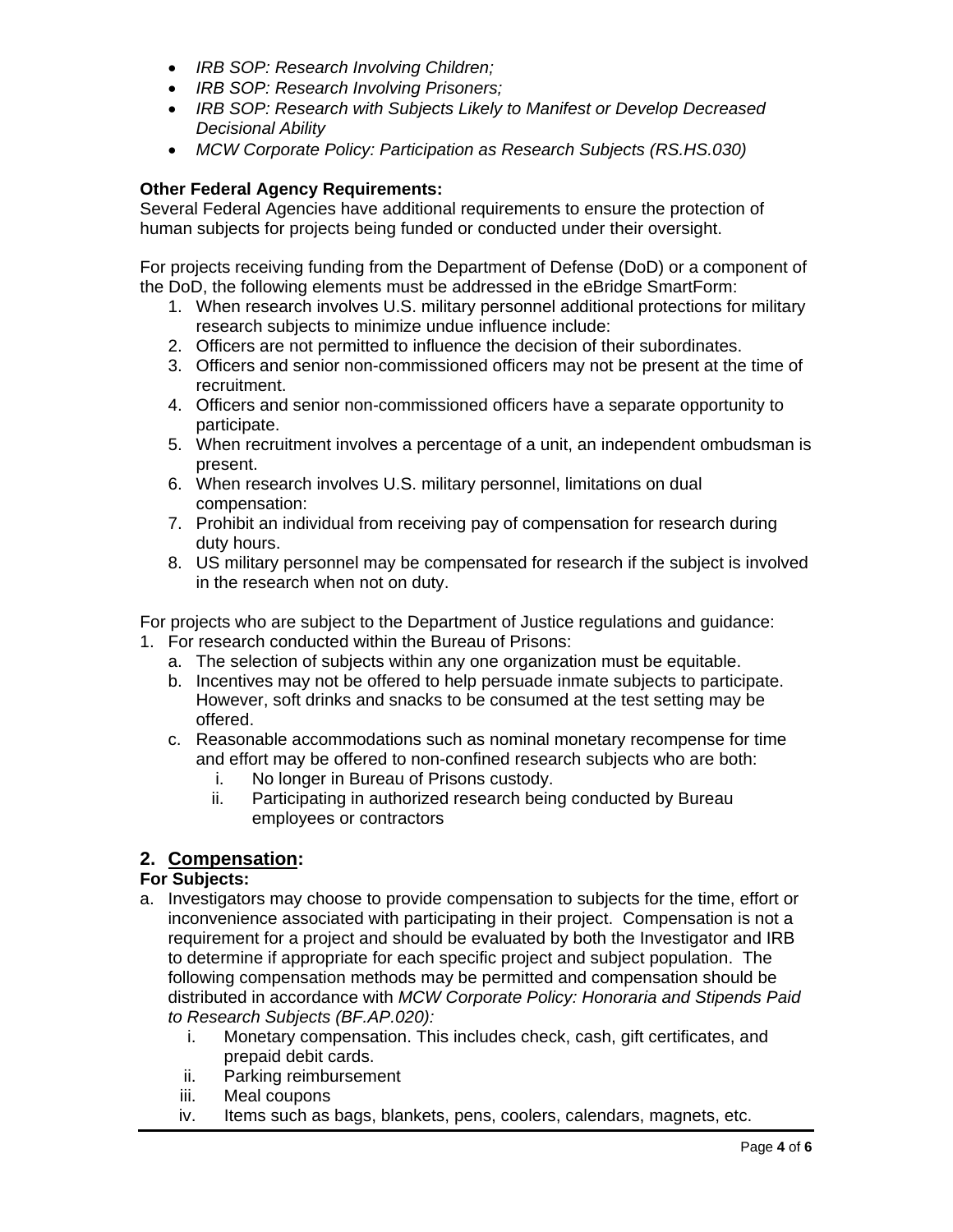- v. Medical Equipment if provided to the subjects during the course of the project, and allowed to keep it after participation has ended. Examples include, but are not limited to:
	- **Blood Pressure Cuffs**
	- **Glucose meters**
	- **Portable Electronic Devices**
- b. The IRB reviews and evaluates all compensation plans proposed on a project by project basis. In their review the IRB will evaluate the following components:
	- If compensation has been pro-rated on a per project visit basis
	- If there is a "completion bonus" offered for the final visit, completion bonuses are often an amount which totals greater than 40% of the total compensation for the project
	- If the total compensation being offered in the project to subjects is not unduly influential.

#### **Compensation methods not allowed for Investigators or subjects:**

The following methods are not allowed by MCW IRB as compensation:

- Investigators may not receive payment for referrals of potential subjects, or offer recruitment bonus to other physicians who refer individuals to a project, or offer to provide additional compensation for submitting data or addressing queries. See Finder's Fee and Bonus Payments section in this procedure.
- Subjects may not receive escalated payments for the purposes of accelerating recruitment or to encourage participation multiple times.

## **Finder's Fees and Bonus Payments**

Sponsors may offer to pay Investigators or project personnel an additional fee to encourage subject recruitment efforts and the timely or accelerated opening of projects. In most situations, these payments are prohibited. Each situation should be reviewed to be sure that it complies with Federal regulations, ethical opinions, and MCW HRPP policy.

- It is not permissible to pay or accept "finder's fees". Additionally, it is impermissible for faculty, employees or students to accept personal payments from sponsors or other researchers in exchange for accelerated recruitment or referrals of patients.
- It is impermissible to accept bonus payments.

It is acceptable to receive compensation for recruitment and screening related activities that are unrelated to whether the subject ultimately enrolls in or completes the project (such as advertising, administrative and personnel costs). Investigators should be sure to determine a reasonable budget amount that is directly related to the value of the services provided to the project, and to document how that amount was determined. For example, individuals could be paid on a flat hourly basis for the time spent recruiting and screening potential subjects (regardless of whether they are successful in recruiting those subjects) and time sheets should be kept documenting this effort. Staff should not be paid a fee for every successful recruitment (e.g., \$10 for every subject who signs the consent document to participate in the project). Further, this amount should be reflected in a written agreement that is reviewed by the Office of Grants and Contracts.

• This policy is not intended to prohibit renegotiation of contract fees when recruitment is progressing much more slowly than anticipated such that additional time and effort are required for recruitment activities than initially anticipated.